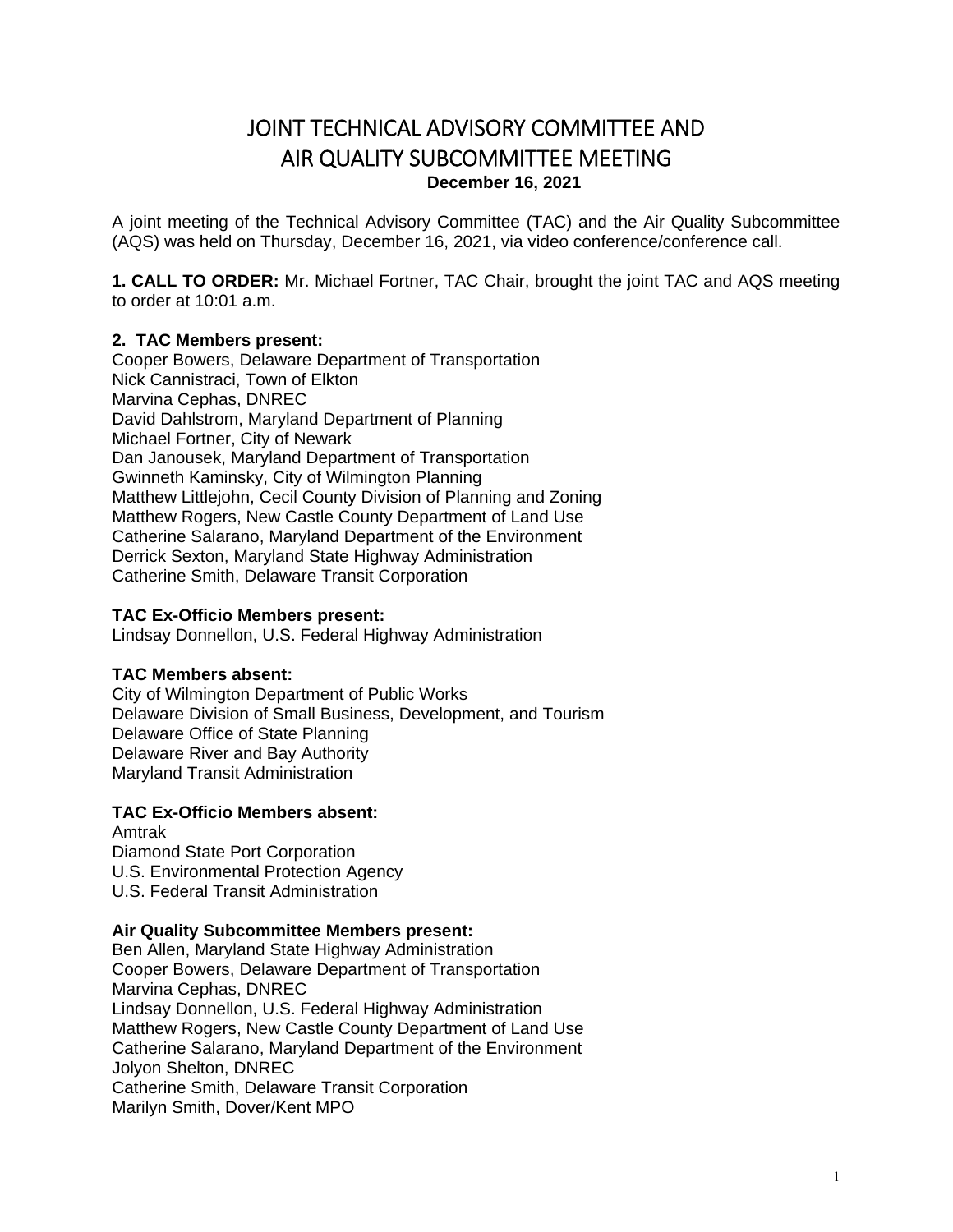## **Guests and Invitees:**

James Coverdale, DNREC Josh Solge, City of Newark Planning and Development Department

#### **Staff:**

Dan Blevins, Principal Planner Heather Dunigan, Principal Planner Sharen Elcock, Executive Assistant Dave Gula, Principal Planner Randi Novakoff, Outreach Manager Bill Swiatek, Principal Planner Jacob Thompson, Senior Planner Dawn Voss, Administrative Assistant Tigist Zegeye, Executive Director

Minutes prepared by: Dawn Voss

## **3. MINUTES**

The November 18, 2021, TAC Minutes and Air Quality Subcommittee Notes were approved.

**ACTION:** On motion by Mr. Matt Rogers and seconded by Ms. Gwinn Kaminsky the TAC approved the November 18, 2021, TAC Minutes and Air Quality Subcommittee Notes.

Motion passed. **(12-16-21-01)** 

## **4. SUBCOMMITTEE UPDATES**

#### **Nonmotorized Transportation Working Group**

Ms. Heather Dunigan said the Nonmotorized Transportation Working Group met on December 7th. Mr. Jake Thompson presented on the Middletown Walkable Community Workshop. Mr. Bill Swiatek gave an update on the Regional Progress Report and presented on the Southbridge Neighborhood Plan. There was also a presentation on the Union Street project.

## **5. PUBLIC COMMENT PERIOD**

None.

#### **ACTION ITEMS**

#### **6. To recommend amendment of the FY 2020-2023 Transportation Improvement Program (TIP)**

Ms. Heather Dunigan said that Cecil County has requested that the FY 2020 TIP be amended to add funds to the Belvedere Road Bridge over CSX Railroad project. This project was added to the TIP last year and it connects into the planned I-95/Belvedere Road interchange. The new interchange project and the industrial park will add traffic on Belvedere Road, and so this will replace the bridge that goes over the CSX railroad to better handle the additional traffic. The cost has about doubled from \$8.7 million to \$17.8 million. We do not believe this will have an air quality impact.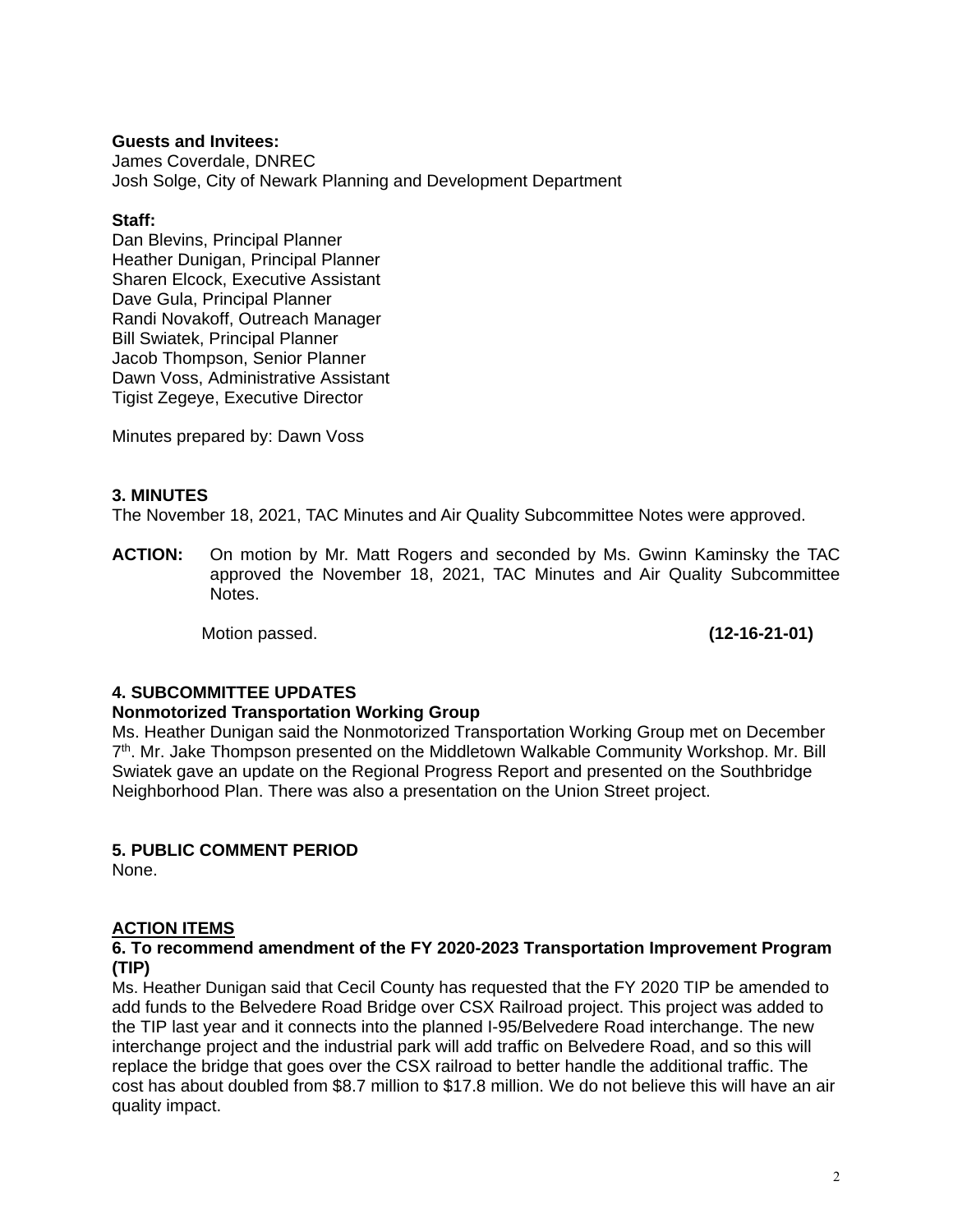**ACTION:** On motion by Mr. Matthew Littlejohn and seconded by Mr. Dan Janousek the TAC recommends amendment of the FY 2020-2023 Transportation Improvement Program (TIP).

Motion passed. **(12-16-21-02)** 

### **7. To recommend amendment of the FY 2020-2023 Transportation Improvement Program (TIP)**

Ms. Heather Dunigan said that DelDOT has requested that the FY 2020-23 TIP be amended to include new funding for Paratransit Validators. This new project would improve the ticketing process on paratransit buses, to help speed up the boarding process. The cost is about \$1.4 million. We do not believe there is any air quality impact.

**ACTION:** On motion by Mr. Matt Rogers and seconded by Mr. David Dahlstrom the TAC recommends amendment of the FY 2020-2023 Transportation Improvement Program (TIP).

Motion passed. **(12-16-21-03)** 

## **8. To recommend release of the New Castle County Draft FY 2023-26 TIP Air Quality Conformity Analysis for Public Comment**

Mr. Bill Swiatek said the Air Quality Conformity Analysis was completed over the summer. The document was created and a link to that document was sent to TAC and AQS members within the meeting agenda so members can click on the link to review the document. Today, we ask the Air Quality Subcommittee to consent that you approve the document. Then, the document will be released for public comment. The time for the air quality document to go out to public comment was changed. We want it to be in step with the TIP, and the 2023 TIP is not going to go out to public comment until March, so we made the change within the document that will release it today, but not officially begin the public comment period until March 18th. Subsequently, Council adoption of this will be pushed back to May  $12<sup>th</sup>$  rather than March, which is when it was originally expected. Again, we went through the conformity document last month, and not much has since changed, except for the dates for public comments.

**ACTION:** On motion by Mr. David Dahlstrom and seconded by Ms. Gwinn Kaminsky the TAC recommends the release of the New Castle County Draft FY 2023-26 TIP Air Quality Conformity Analysis for Public Comment

Motion passed. **(12-16-21-04)** 

## **9. To recommend endorsement of the Churchmans Crossing Plan Update**

Mr. Dan Blevins said we are here to seek endorsement of the Churchmans Crossing Plan Update. According to our records, the plan was brought in front of the TAC in May of 2020, December of 2020, and July of 2021. The plan serves as an update to the 1997 plan and is consistent with PEL requirements. The plan establishes new or reaffirms recommendations from the 1997 plan on transportation in land use throughout the Churchmans Crossing area. Several outreach events were held throughout the course of the plan including four public workshops,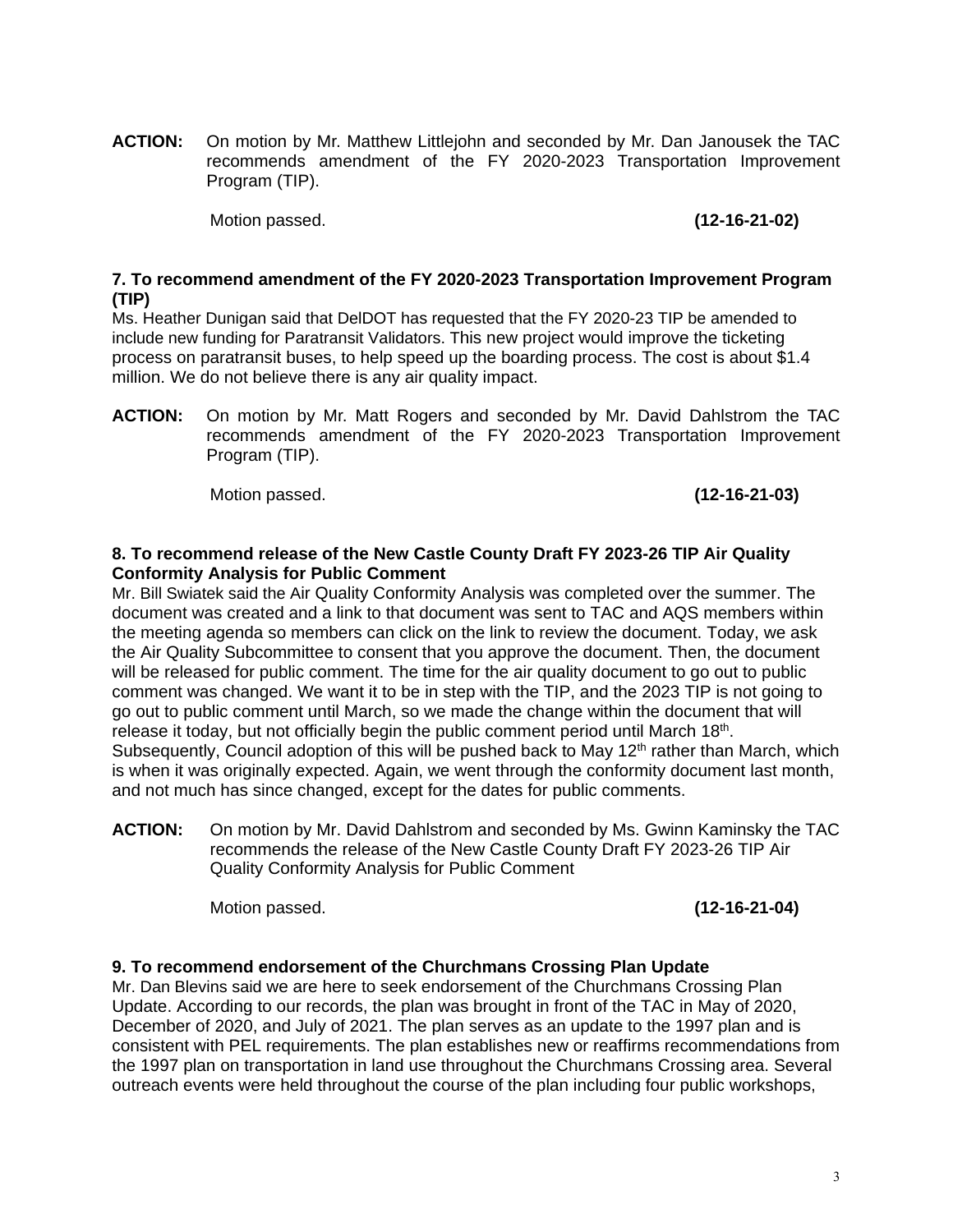three advisory committee meetings, and one listening tour, so ample outreach was done even though the process was virtual.

Mr. Matt Rogers said this has been a really good experience for the County from a land use perspective and with regard to the Churchmans Crossing area. A lot of important information is in the plan, but he thinks, and he believes Mr. Blevins would agree with him, that the next steps are the most important as far as making a real impact. One step being the monitoring committee, and another one being future efforts with regards to DelDOT and New Castle County putting together a Land Use Transportation Plan, which would support the TID. Mr. Rogers continued by asking whether WILMAPCO specifically has intentions outside of the monitoring committee, that they are looking at as far as continued planning efforts in the area; and also if there will be the opportunity, while they are doing the Land Use Transportation Plan, to continue the type of relationship that we have had as far as developing this plan, looking for support, not necessarily not monetarily but expertise in putting it together.

Mr. Blevins replied that the plan's appendices are a great start for that, particularly regarding the implementation, which is the next step once this gets approved. Within the plan itself, Appendix E and G to some extent gets everything started in the right direction. Appendix E is the scenario planning summary, which was an early effort working with Land Use on future scenarios and options to come up with transportation solutions. Appendix G is the TID Strategic Plan, which lays out where the similarities are within the plan that would help foster and eliminate repeating those steps when and if DelDOT and the County enter into a TID. For the second part of the question, many people here are familiar with WILMAPCO's monitoring efforts, such as US 40, Concord Pike which is just getting underway, and SR 9. Our intentions are to do something very similar to this. They all have their own little quirks to them, so we are not sure exactly how it will work, but in the end, they are there to guide the implementation of the plan and for continued, regular, and predictable communications with implementing agencies and the stakeholders. We have formed good relationships with people developing this plan and will certainly keep them going, but also those planning have limitations, regardless of whether a TID ever is developed in this area between DelDOT and the County. So yes, we are certainly not going anywhere.

**ACTION:** On motion by Mr. Matt Rogers and seconded by Ms. Cathy Smith the TAC recommends endorsement of the Churchman's Crossing Plan Update

Motion passed. **(12-16-21-05)** 

## **PRESENTATION/DISCUSSION ITEMS:**

#### **10. 2022 Regional Progress Report**

Mr. Bill Swiatek said this is an update of our Regional Progress Report. TAC was updated on this very early in the progress, but there is additional data to share. In the next month or so a full draft report will be ready to review. The progress report is a performance measurement document to track the progress of our RTP. It sets up the RTP update, which WILMAPCO will be starting next year. It also helps staff to look at some core trends and see the progress made with each action. In the report, red, yellow, and green light indicators show the progress with meeting that action, whether it is poor progress, some progress, or really good progress. The national performance measures that FHWA requires of MPOs are included in the report as well. In terms of some core trends, Transportation Investment Areas that are identified within the RTP are reviewed. Centers and cores are where the most concentrated transportation investment should be, and these are the cities and towns along the I-95 corridor and municipalities in the southern parts of the region. Then there are developing, community, and rural TIAs. Rural areas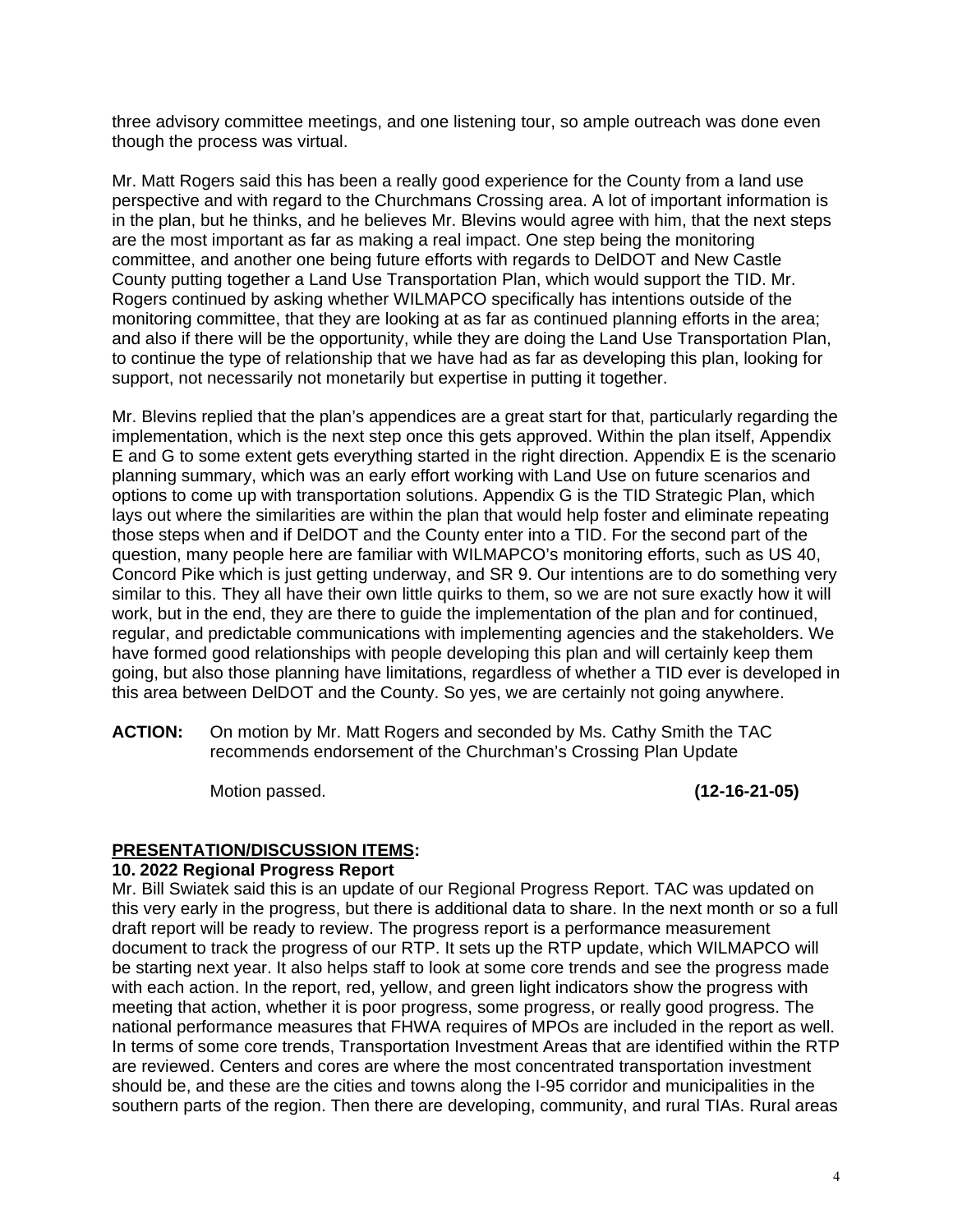should have the least intensive transportation investment and focus mainly on preservation of the existing system to discourage more growth and sprawl outside of the urban core.

Looking at household growth and employment growth within the TIAs provides a snapshot of the household growth over the past twenty years by TIA. In New Castle County, the growth within our developing TIA is 26% in rural areas and 206% in the developing area just north of Middletown. Then, there are smaller growth rates but still large numbers of people within community, core, and center. In Cecil County it is much more evenly spread between a rural, community, and center. Core has the highest rate of growth in Cecil County. This is the projection as well, so taking the projections that are developed and putting them out by traffic analysis zone, reveals projected household growth. In New Castle County, that trend over the past two decades is expected to continue. Rural shows 31% growth between 2020 and 2050. Developing slows but is still pretty high at 70%. Cecil County's highest rates would be within the community and core TIAs, but again it is not as skewed as New Castle County. One analysis looked at projected household growth versus the share of population within these TIAs looking at the median spend by TIA over the past twenty years of our TIPs. Overall, a quick growth rate within developing and rural is seen and the continued growth rate has spurred an outsized portion of TIP spending over the past two decades. They are getting a lot of transportation investment to keep up with and to anticipate the growth within developing and rural TIAs.

Looking at mode of transportation to work since 1980, there was an increase in the number of people that are driving alone. It is at the highest levels it has been over the past forty years, with 80% of people driving alone to work. These are pre-COVID numbers, so it will be interesting to see if there is a spike in working from home, which, with the last census numbers, was at 4% regionally. Carpooling and all the other modes are less than 10%, but it will be interesting to see if those numbers change when the new data for ACS is available. Looking at daily vehicle miles traveled per household since 1996 shows that it had started to go down. There was a lot of press about VMT dropping about ten years ago nationally, but it has started to increase. Over the past few years VMT has either steadied or it has increased. Delaware's Climate Action Plan just set a target for VMT. They are looking at raw VMT, but they are looking at a 10% reduction between 2020 and 2030 in that plan, so that will be one to watch.

Looking at the actions from the 2018 progress report, 21% of the actions were red lights that needed support because they had poor progress, 29% had yellow lights, and only 50% were really positive. This time, there are more green lights, which indicates we are doing a better job of accomplishing the actions in the RTP. We are at 62% now, but these numbers may change slightly as one or two pieces of data are missing within the report. One positive trend in the report is the creation and the support of implementation of subregional plans, such as the work being done in Churchmans Crossing, the monitoring committee support for Concord Pike, and the work that was done on Route 40 and Route 9. WILMAPCO has put together about fifty subregional plans since 1996. They were categorized based on their level of implementation from P-0, which is no implementation to P-5, which indicates the plan is implemented. Most plans have had some level of implementation, whether it is policy or hard infrastructure. Most plans still have more work that could be done, but it is a good trend, because it means WILMAPCO plans do get implemented.

Another action that shows good progress is funding transportation choices. This action looks at the type of spend in the past twenty TIPs. Roadway only, for example, has been slowly declining over the past ten years, while additional funding is going to multimodal projects. Transit saw a slight increase, and bike/ped started to go down in the past couple of years. One of the actions in the RTP was to set a target for preservation spending. WILMAPCO focused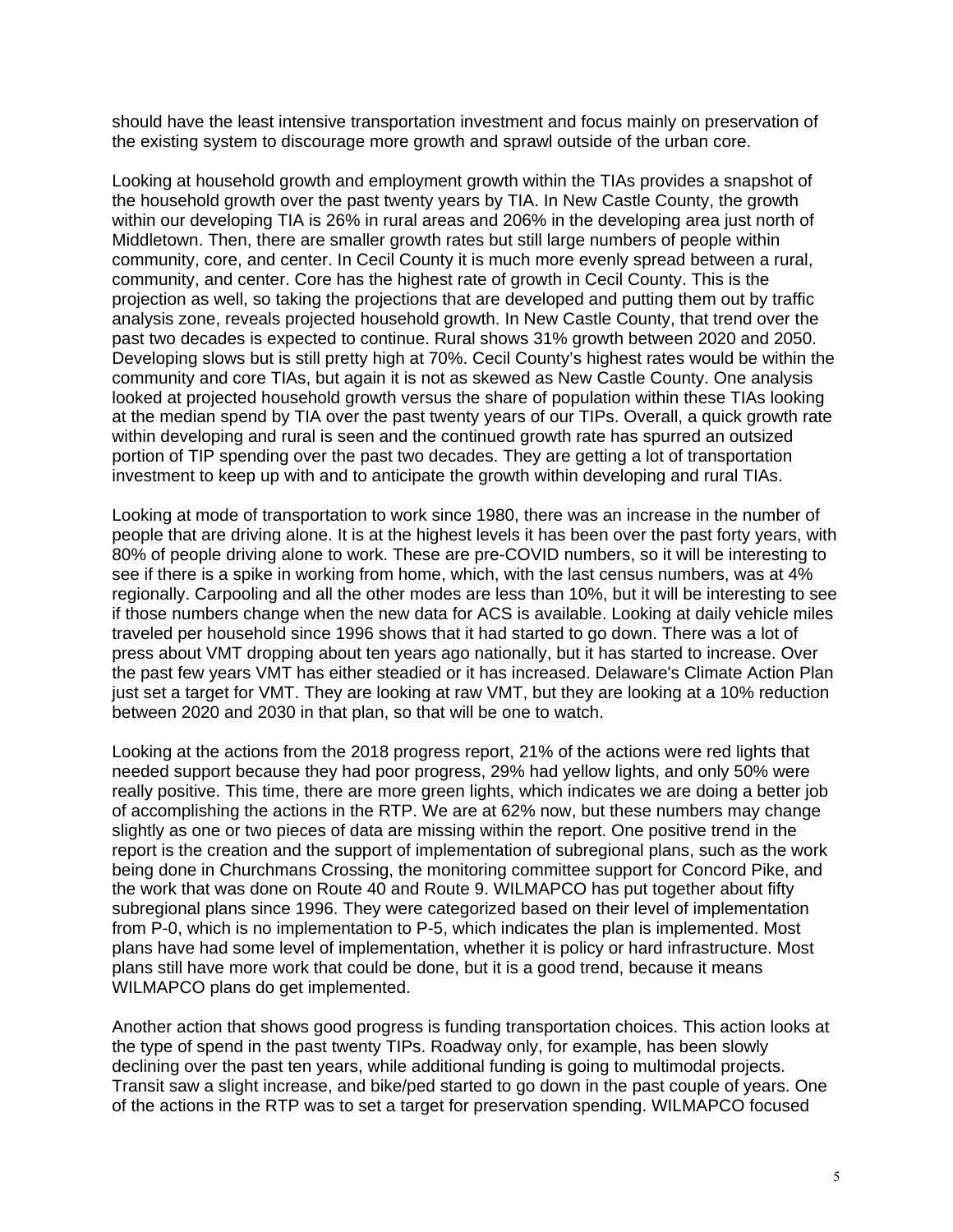TIP funding on projects that preserve the infrastructure first and in the last RTP set a target. In the analysis, we took the top three preservation spends over the past twenty TIPs, the average of which was 48% of the entire TIP spend to preservation projects. That became the target. In the last TIP that target spend of a 48% was exceeded. There are several other measures that show whether we are meeting preservation spends or not.

There is a national performance measure that looks at the pavement in good condition statewide, so data is taken from Delaware and Maryland. Delaware met the targets of 50% for payment in good condition, both on the interstates and the non-interstate system. Maryland did not meet its target in 2019 for either the interstate or the non-interstate system, but the targets have dropped in terms of what percentage of pavement is good condition so when the data comes out this year we will see if the targets were met.

Another measure looks at the population near bus stops, which relates to the action to ensure access to public transportation. The number of people who are near bus stops has declined in New Castle County. The population within a quarter of a mile of a bus stop dropped from 55% to 45% since 2000. This is reflective of continued sprawl in the region where people live in houses that are far away from the bus lines. Cecil County saw a moderate increase from 3% in 2000 to 8% by 2020. There was a decline in fixed-route ridership in New Castle County beginning in 2012, then a sharper decline in 2020 with the pandemic. Cecil County saw growth during that period, in its smaller service, but then a sharp decline in 2020 with the pandemic. A positive with the bus ridership was the on-time performance. Both counties have seen increases in the percentage of buses that are on time. In New Castle County, the paratransit system is meeting the target that DART set with about 92% of buses getting to their stops on time. There still some way to go with fixed route, but that is improving. Cecil County met its target of 80% of buses being on time for the first time in 2021.

Managing congestion is another positive trend in the report. This is the percent of the noninterstate system providing reliable travel times. The influence of the pandemic is seen in 2020 with the increase from 91% in Delaware to 94% of reliable travel times. Cecil County increased from 82% to 92%. Both should easily meet the targets that are set.

One of the troubling trends, is looking at nonmotorized injuries and fatalities. This is statewide data, but increases are seen in the rolling averages over the past several years with total nonmotorized fatalities, and both states might struggle to meet the targets that they have set this year. A new measure in the report is the median trail count, which applies to developing a complete, low stress, nonmotorized system. This is looking at the average number of people using the trails in New Castle County in May. There were some moderate increases between 2017 and 2019, then it spiked during the lockdown in May 2020. It has fallen this year, but the numbers using trails are still higher than in the recent past. Related to commutes, there were moderate increases in New Castle County in the percentage of people walking or biking to work. There were very small increases between the first half of the last decade and the second. There were actual decreases in Cecil County in those total percentages, from 2% walking in the 2011 to 2015 period down to 1.2% walking, for example.

Another action that that we continue to monitor is increasing the ethnic and racial diversity on the PAC compared to the ethnic and racial minority population total in the region. We still are not meeting the goal, but there was some modest progress since 2017 with increasing the diversity of our PAC membership to be more reflective of the regional demographics. We still have to acquire some missing data, so we are going to wait until the end of the year to get our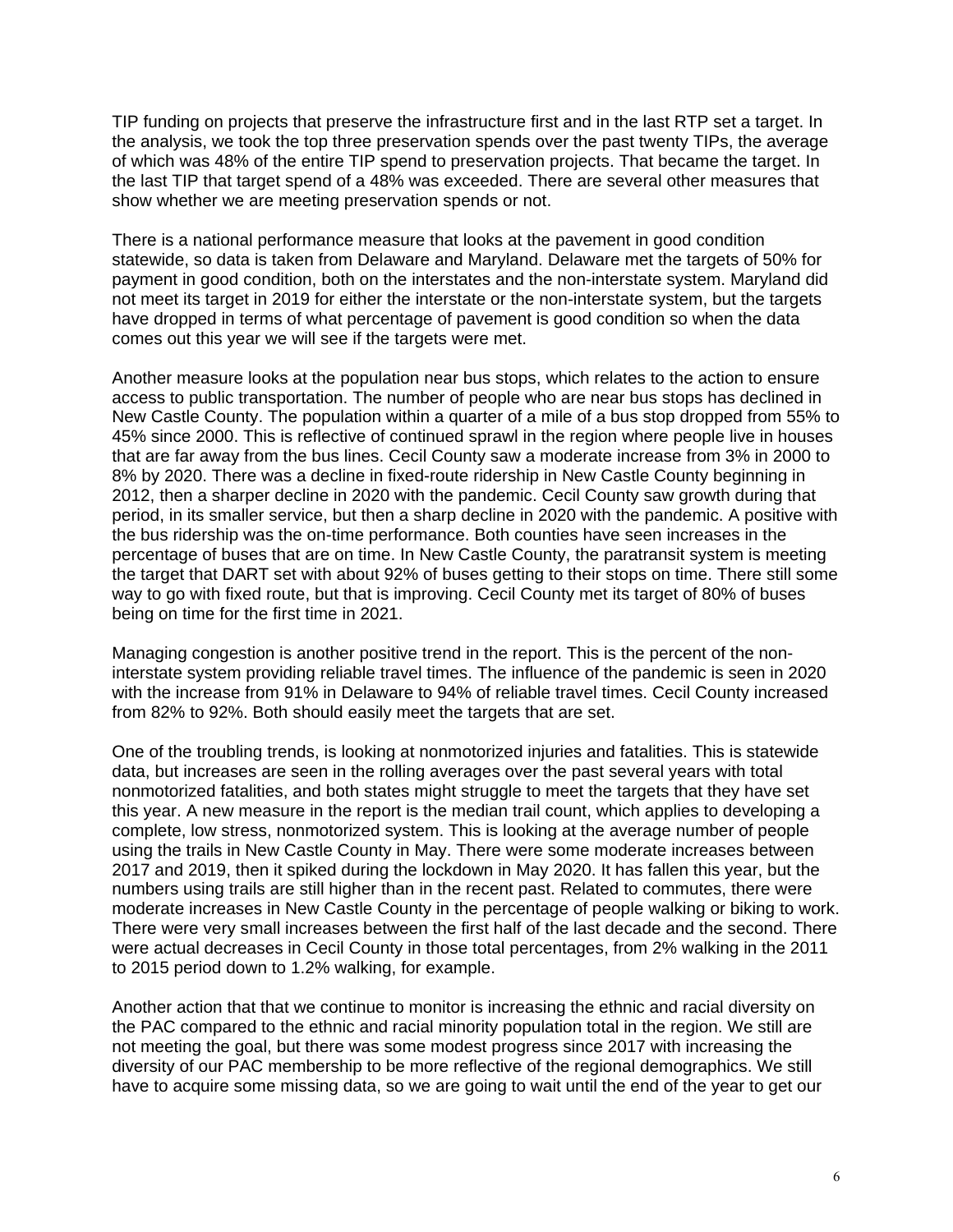website hits and include that as one of the measures with public outreach. We are looking for Council adoption of this report in March.

#### **11. Middletown Walkable Community Workshop**

Mr. Jake Thompson said walkable community workshops are an opportunity for citizens to become planners as they are experts in their community and can come up with the best possible ideas for improvement. These workshops consist of three parts. They begin with a presentation going over topics like sidewalk design, crosswalks, traffic calming, and other tools to improve walkability. That gets ideas going for the walking audit, where participants survey the area and try to identify issues and opportunities to improve walking. Then, there is a mapping exercise where the group shares their ideas for improving walkability and those ideas go into the report.

The Middletown Walkable Community Workshop took place on September 29th at Middletown Town Hall. There were thirteen people in attendance, including residents, town officials, and WILMAPCO staff. The walking audit started at the town hall and looped around downtown Middletown on Broad Street, Lake Street, Cox Street, and Main Street. During the mapping exercise the group split into two smaller groups and shared their ideas on maps. Those ideas were formalized into a map of recommendations for the report going over all the ideas that group proposed, including a mixed-use walking and biking path network, improving several sidewalks and crossings, creating new open spaces, and making several improvements to Main Street. The proposed walking and biking path network suggested by the group includes connections between several destinations in town, as well as a potential connection down to Townsend just a few miles to the south. These would enhance the safety, convenience, and accessibility for people walking and biking.

In particular, the group took a closer look at Lake Street, which was part of our walking audit. This street is wide and under underutilized, and sidewalks are narrow, incomplete, and in disrepair. The group recommended a road diet on Lake Street, which can include things like sidewalk upgrades and a mixed-use path. The town does have a planned extension to Lake Street, which should incorporate these improvements as well. Next, we turned down Cox Street, which is a narrow street that lacks sidewalks and functions like an alley. Due to low traffic speed and volumes, it is generally comfortable and safe to walk in the street, as we did during our walking audit. The group recommended making improvements to upgrade this into a shared street which would function as part of the proposed mixed-use path network. This could include features like textured pavement, benches, and planters to make a more inviting walking atmosphere. They also recommended creating new public open space on the east side of Cox Street which may require property acquisition, but the town could work within the existing rightof-way to make these improvements. Sidewalk improvements were discussed, particularly on Lake Street, Catherine Street, and Broad Street, where there is one section that has been uplifted by tree roots, and repairs should always be done without displacing trees. At a minimum, sidewalks should be continuous, free of obstructions, and meet ADA standards, but they can be further enhanced by greenery and benches.

The group also recommended several crossing improvements, including adding crosswalks on Main Street at Cox Street, the railroad crossing, and Haveg Road, as well as a Broad Street and Shallcross Place. The group recommended some raised crosswalks in the center of town at Broad and Main, one block south at Broad and Green, as well as on Main Street at the Everett Theatre, which would be a mid-block, raised crosswalk. These would help fill in long gaps between safe crossings on Main Street.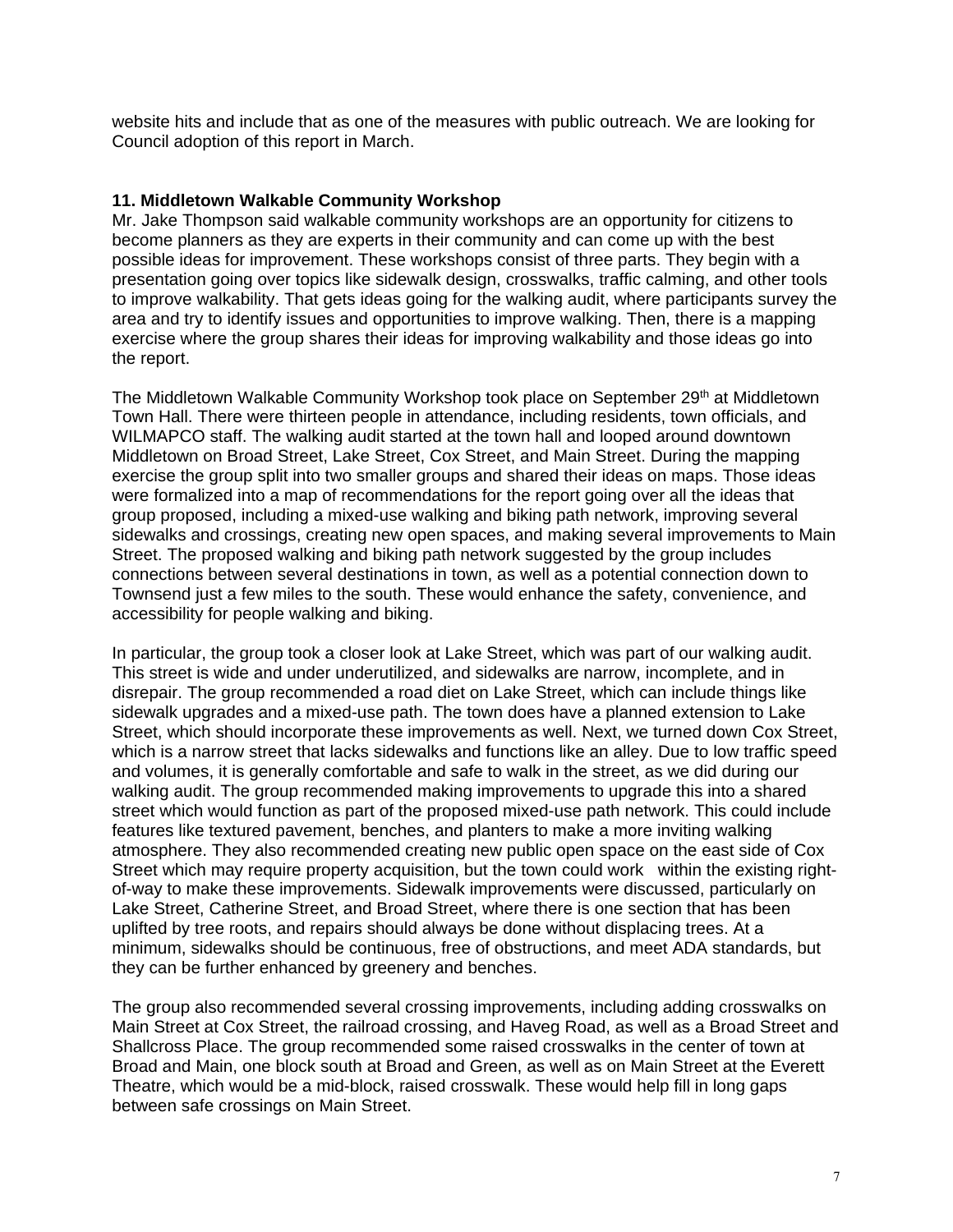The group also recommended creating a new public park, which would be located at the vacant lot at the corner of Main and Catherine Streets. This is at the east end of the Main Street business district and across from the Southern New Castle County Library, which is currently under construction. This lot is owned by Bayhealth Medical Center. Their building is next door so this would require property acquisition or coordination with Bay Health to develop the park there. This could include features that would be mutually beneficial to patrons of mainstream businesses, the library, and the medical center including things like benches, tables, a plaza, and paths connecting through the park. The group also recommended several improvements to Main Street, including things like adding flowerpots and lane markings, standardizing signage for downtown businesses, improving lighting in alleys, improving facades, and supporting redevelopment. This could bring a lot of benefits to the corridor including improving the comfort and safety of walking, helping to calm traffic, enhancing the sense of place, and helping to support for local businesses.

The next steps section of the report gets into how to bring these ideas into reality. First, the town should ensure that the planned extension to Lake Street and improvements to Cox Street incorporate the recommendations in this report. The town should also seek acquisition of the lot at Main and Catherine Streets or coordinate with Bayhealth to develop a park there. The report ends with information on funding and implementation resources. This is a first draft, so there may be changes. It is currently being reviewed by the mayor, the town council, and Middletown Main Street.

## **12. Draft FY 2023-26 Transportation Improvement Program**

Ms. Heather Dunigan said the schedule for the TIP update for the FY 2023 to 2026 TIP is being revisited. It would normally be presented to the TAC to release for public comment in January, but the Infrastructure, Investment and Jobs Act was signed on November 15<sup>th</sup>, bringing more money to transportation projects. To give the State DOTs time to incorporate additional funds we will delay the release of the draft TIP. Hopefully, updates on funding for our region from both MDOT and DelDOT will be provided in the January-February timeframe, and then the TIP update can be released for public comment following the March TAC meeting. It would then go to the March Council meeting and TAC meeting to be released for public comment, which will extend to the end of April, during which time a virtual workshop for public comment might be held. Then it will be brought to the TAC at the April meeting for recommendation on adoption, and Council will see it in May. DelDOT released an initial draft at the last Council on Transportation meeting earlier this month, but since those numbers are changing, we do not want to have the TIP change midway through the cycle.

The initial draft that DelDOT presented earlier this month has three new projects shown. One is an Edgemoor Road bicycle and pedestrian improvements project from Governor Printz Boulevard to Hay Road. This will help implement the Governor Printz Boulevard Corridor Plan and provide access to the Newport area. There is also a port area truck parking facility as well as a shared path in the Southbridge area between South Church Street and South Walnut Street. The draft that was presented to the Council on Transportation actually has 13% less funding than we wanted to show in our amended TIP from last year, so we expect that decrease in funding to vanish with the new numbers. We are working with DelDOT and MDOT to update the numbers. A huge addition of new projects is not expected, but the additional money will likely be going towards expediting projects in the existing TIP. Things that have the construction years out in the future might move up, so we will be watching that from an air quality perspective to make sure that the in-service years do not shift since we completed the conformity.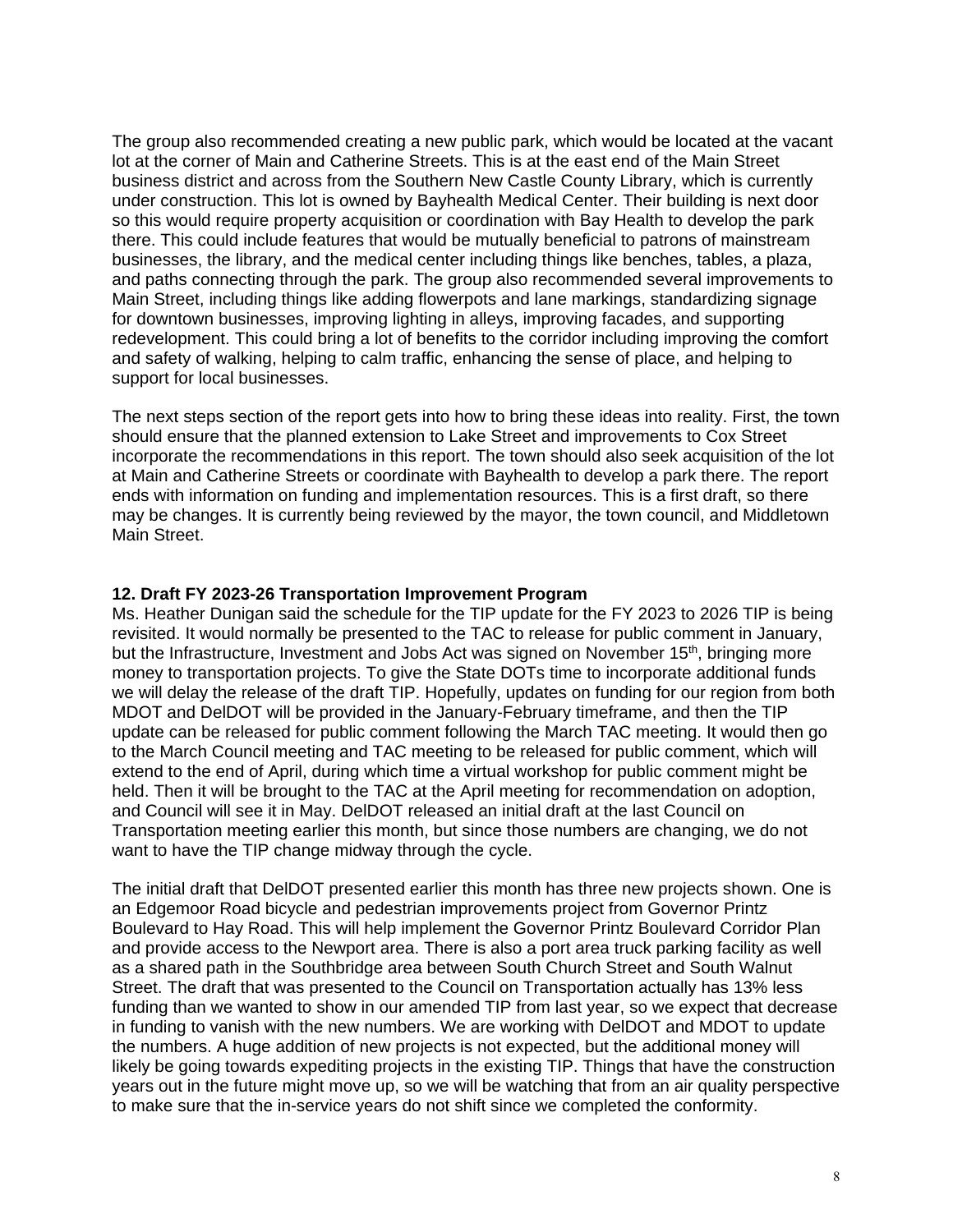The Infrastructure and Jobs Act contains \$1.2 trillion in spending, which is \$550 billion more than what is currently budgeted. Slightly more than half of that will go towards transportation. The non-transportation funding will address climate change, environmental issues, and broadband. A large portion of the transportation funding is going towards roads and bridges. Rail will also receive funding, as well as transit and safety. Smaller categories include modernizing electric VIT for the electric vehicles, improving ports and airports, and connecting communities with projects like the I-95 Cap. Immediately, there is a 21% increase in the highway trust fund going to the states, so that is probably what will be in the draft numbers coming out in this TIP from the State DOTs. It may take a little longer to figure out exactly how much transit money will go to the states. Rail was a huge beneficiary with an increase that is more than eleven times historic funding levels. There is emphasis on safety and support for vulnerable users, including bicycle-pedestrian crash reduction. There is also emphasis on electric vehicles including electric school buses. The apportionments for the States of Delaware and Maryland were released by the U.S. DOT yesterday. This shows a 21% increase across the overall Federal Aid Highway Program. A couple of new programs were added. A lot of money is going towards state of good repair for transit. We are still waiting for more details on how this breaks out on a state-by-state basis, year by year.

Mr. Dan Janousek said MDOT has sent that spreadsheet that was sent over with project updates to their TVUs so they are actually working on them, and they should be able to meet the deadline. Ms. Dunigan replied that she did hear from Mr. Derrick Sexton from the SHA, and they are working on it.

## **INFORMATION ITEMS**

#### **13. Staff Report**

Ms. Dunigan reported the following updates:

- The I-95 Cap Study Community Visioning Workshop was held in-person on November 17<sup>th</sup> with about sixty attendees. There is an online survey available on the WILMAPCO website, and a follow up Zoom workshop will be held on January 12<sup>th</sup>.
- The Concord Pike Master Plan Management Committee's first meeting was a legislative briefing held on December 3<sup>rd</sup>. A full Management Committee meeting held on December 8<sup>th</sup> was well attended with Advisory Committee members, agency members and twenty-three members of the public in attendance.
- Staff are working on the City of Wilmington Earth Day for 2022 and had a kickoff meeting on December 9<sup>th</sup>.
- FHWA's GIS Transportation newsletter will feature an article about WILMAPCO's Transportation Justice Plan.
- University of Delaware CADS continues to work with staff to analyze bus connectivity for transportation justice areas as part of follow-up analysis from the 2019 plan. Hopefully, a working group meeting with the TJ group will be held early in 2022.
- Staff is also assisting the Collaborate Northeast Coalition in Wilmington on local transportation project prioritization.

## **OTHER BUSINESS:**

None.